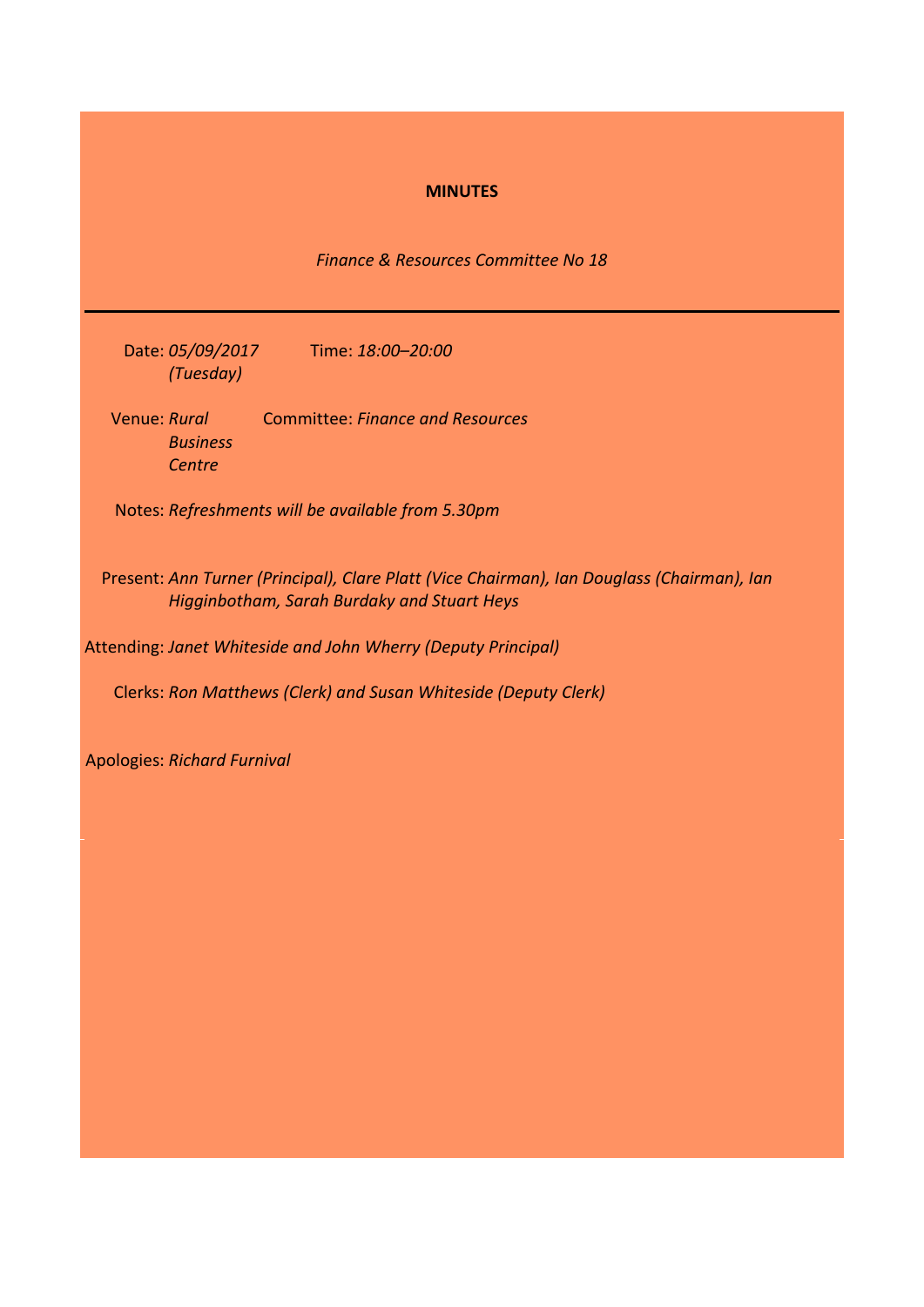## *Public* Minutes

Item number: (and category) Item description:

### **57.17** *Attendance of College Management Staff*

*Decision*

Section 8.2 of the current Constitution and Terms of Reference for the Finance and Resources Committee states:

College Management and / or Consultants may attend meetings in an advisory capacity.

# **Resolved:**

**That College Management staff attend the meeting.**

### **58.17** *Apologies for Absence*

*Record*

Apologies for absence had been received from Clare Platt and Richard Furnival

#### **59.17** *Public Minutes of Previous Meeting*

*Decision*

The public minutes of the meeting held on 6 June 2017 (published on the extranet) were signed and agreed as a true and correct representation of the meeting.

#### **60.17** *Declarations of Interest*

*Record*

There were no declarations of interest made in respect of items on the public agenda

#### **61.17** *Election of Chair and Vice Chair*

*Decision*

Section 9 of the current Constitution and Terms of Reference for the Finance and Resources Committee states:

*9.1 The Committee shall have both a Chair and Vice Chair.*

*9.2 Both Chair and Vice Chair will be determined and appointed by the members of the Committee*

*9.3 The Chair of the Corporation may not be appointed Chair of the Committee*

*9.4 Both the Chair and Vice Chair shall serve for one year.*

*9.5 The Chair and Vice Chair shall be eligible for re-election*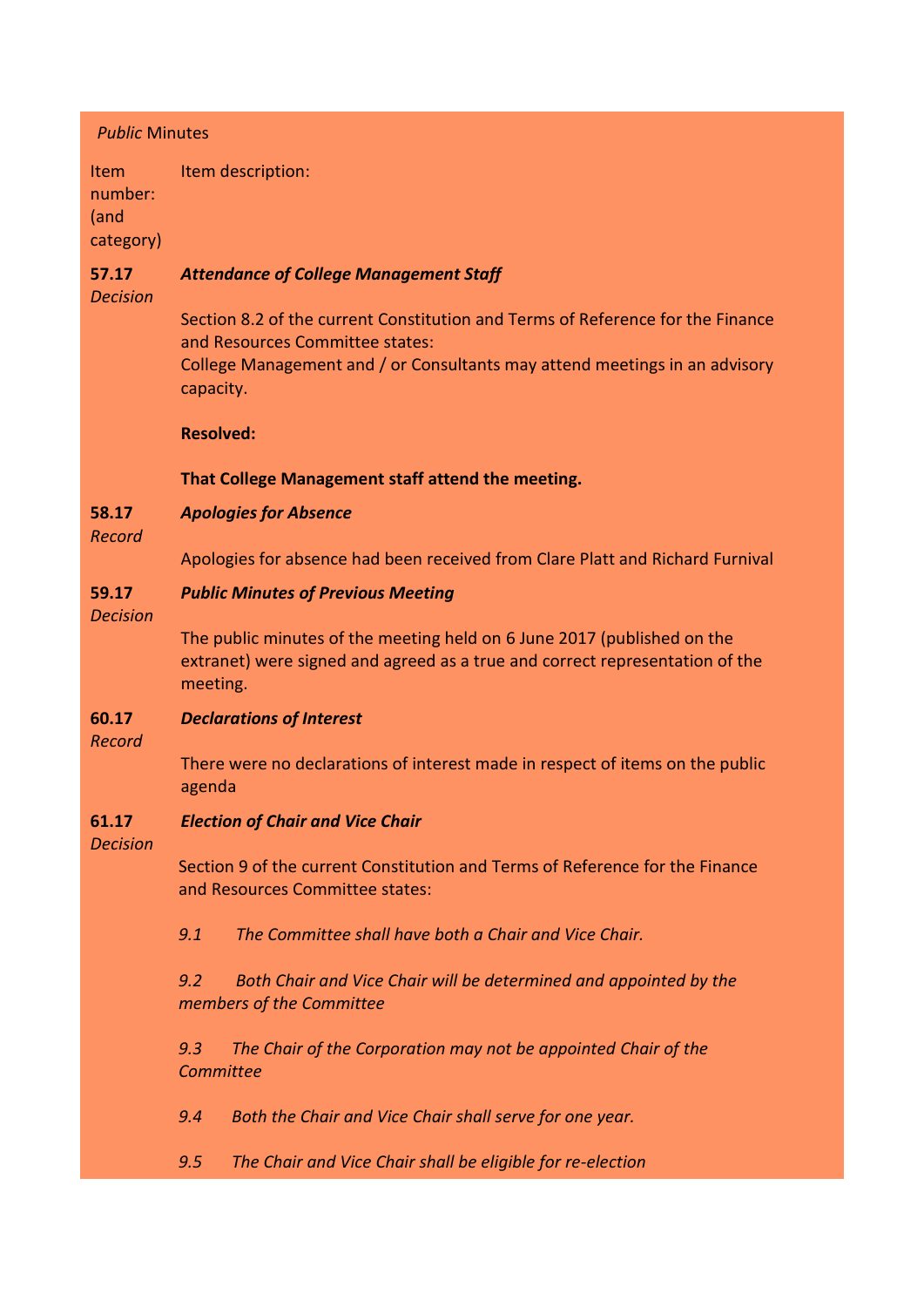Members showed their appreciation of the service over the past year from the previous Chair, Ian Douglass. Ian had not sought re-election and was standing down from the Committee due to other commitments. He would remain a member of Corporation. The Vice Chair, Clare Platt had indicated she was available for re-election but would be retiring from the Board on 31 December 2017.

It was confirmed that Committee terms of reference excluded the Chair of Corporation from being appointed Chair of Finance & Resources Committee. However if the Chair or Vice Chair were absent from a meeting committee members could appoint a temporary Chair from those present which could include the Chair of Corporation.

Following due process Ian Higginbotham was elected as Chair and Clare Platt as Vice Chair with immediate effect.

## **Resolved:**

- 1. **That Ian Higginbotham be appointed Chair of Finance & Resources Committee for the academic year 2017 / 2018**
- 2. **That Clare Platt be appointed Vice Chair of Finance & Resources Committee with immediate effect until 31 December 2017.**

### **62.17** *Strategic Plan Progress Report*

*Decision*

Finance & Resources Committee gave consideration to the final Strategic Plan report for the Committee for academic year 2016 / 2017 which showed performance against specific targets relating to recruitment, a range of feedback results, research and financial targets.

Recruitment for Higher Education as anticipated and highlighted throughout the year had fallen below target.

Student survey responses and statistics to support the statement, 'We will provide an outstanding teaching and learning experience' were mostly on target though members noted satisfaction with regard to catering and bus service was below 80%.

The data on financial targets showed turnover was slightly below profile as was the surplus and income from Myerscough Ventures largely due to the short fall in Higher Education recruitment and the corresponding knock on effect and the performance of the farm. The balance sheet remained strong and financial health was graded as 'Good'

## **Resolved:**

**That the Strategic Plan Progress Report be received.**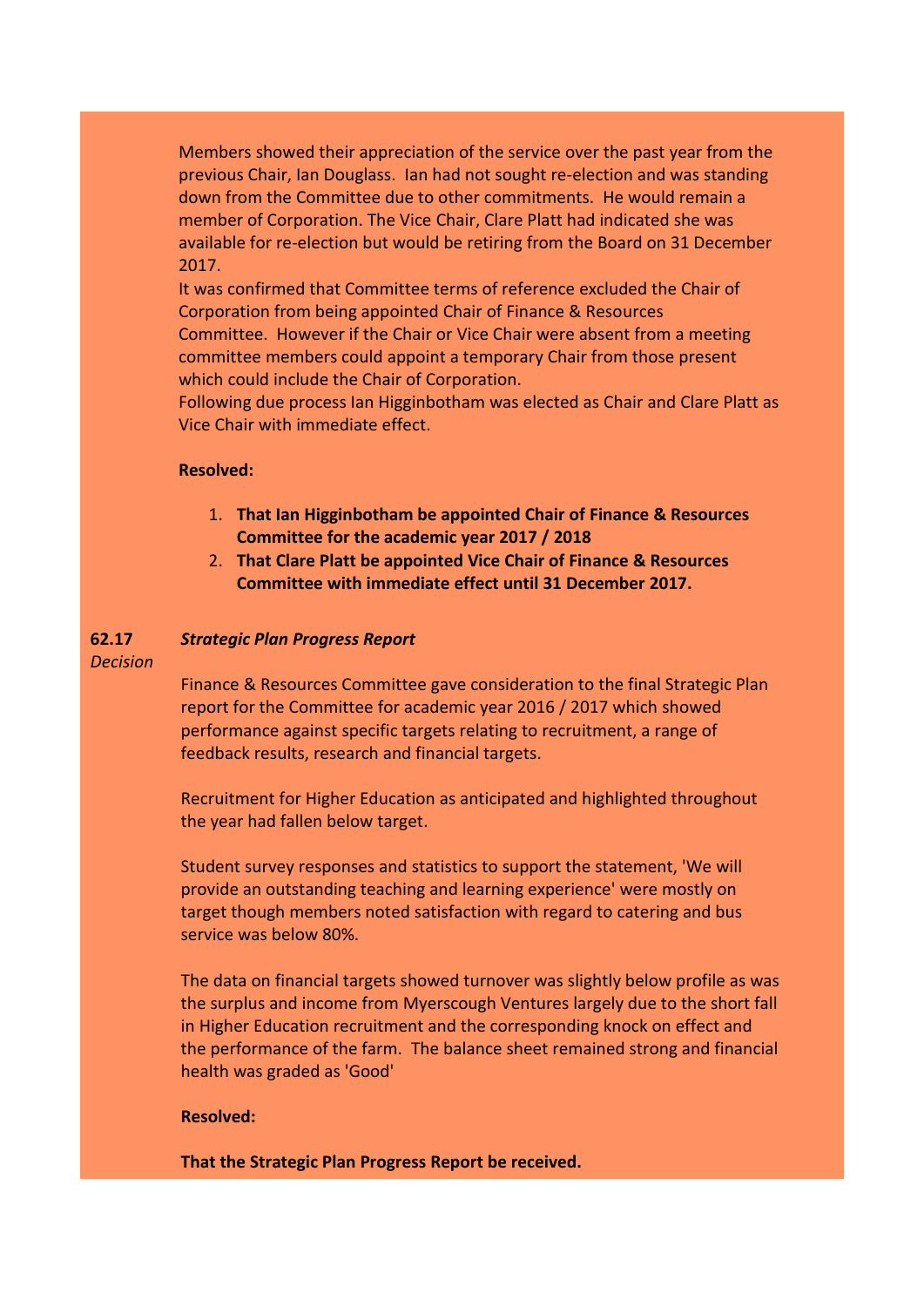| 63.17<br><b>Decision</b> | <b>Strategic Plan Targets for 2017 / 2018</b>                                                                                                                                                                                                                                                                                                                                                                                                                             |
|--------------------------|---------------------------------------------------------------------------------------------------------------------------------------------------------------------------------------------------------------------------------------------------------------------------------------------------------------------------------------------------------------------------------------------------------------------------------------------------------------------------|
|                          | Finance & Resources Committee gave consideration to the proposed Strategic<br>Plan Targets for 2017 / 2018.                                                                                                                                                                                                                                                                                                                                                               |
|                          | The Committee received explanations concerning the recruitment targets. At<br>this stage FE appeared to be up on last year but numbers could not be clarified<br>until the term started and confirmed after the six week probationary period.<br>The target was 1649 and College was still recruiting.                                                                                                                                                                    |
|                          | Indications were that Higher Education recruitment would be slightly above<br>the previous year showing that the downward trend had not<br>continued. Overall numbers were less the smaller cohort recruited in 2016<br>would now progress to year 2 but numbers were less than those leavingin<br>2017.                                                                                                                                                                  |
|                          | Residential bookings, an area of concern in 2016 / 17, had increased from the<br>previous year with 16-18 accomodation 99% full. The new rail courses were<br>due to start with accommodation being booked out for 27 week blocks.                                                                                                                                                                                                                                        |
|                          | Research income had levelled.                                                                                                                                                                                                                                                                                                                                                                                                                                             |
|                          | In response to questions it was agreed that HE income generated would be<br>shown on reports as would the surplus after interest.                                                                                                                                                                                                                                                                                                                                         |
|                          | There was some detailed discussion about how targets were arrived at so that<br>they would give a true indication of the College's strategic direction and<br>motivate a desire to achieve. Following discussion there would be some<br>amendment to targets to ensure all satisfaction criteria showed aspiration to<br>be above 80% and targets around safety at the highest levels. Going forward,<br>target setting would occur alongside or prior to budget setting. |
|                          | Members were assured that the budget had been prudently set taking into<br>consideration existing levels of performance.                                                                                                                                                                                                                                                                                                                                                  |
|                          | This was the third year College would record a grade of Good from its previous<br>record of 'Outstanding' in the agreed managed approach to deliver the Capital<br>Plan and meet recruitment targets.                                                                                                                                                                                                                                                                     |
|                          | <b>Resolved:</b>                                                                                                                                                                                                                                                                                                                                                                                                                                                          |

**That the Strategic Plan targets for 2017 / 2018 would be adjusted to incorporate the agreed amendments.**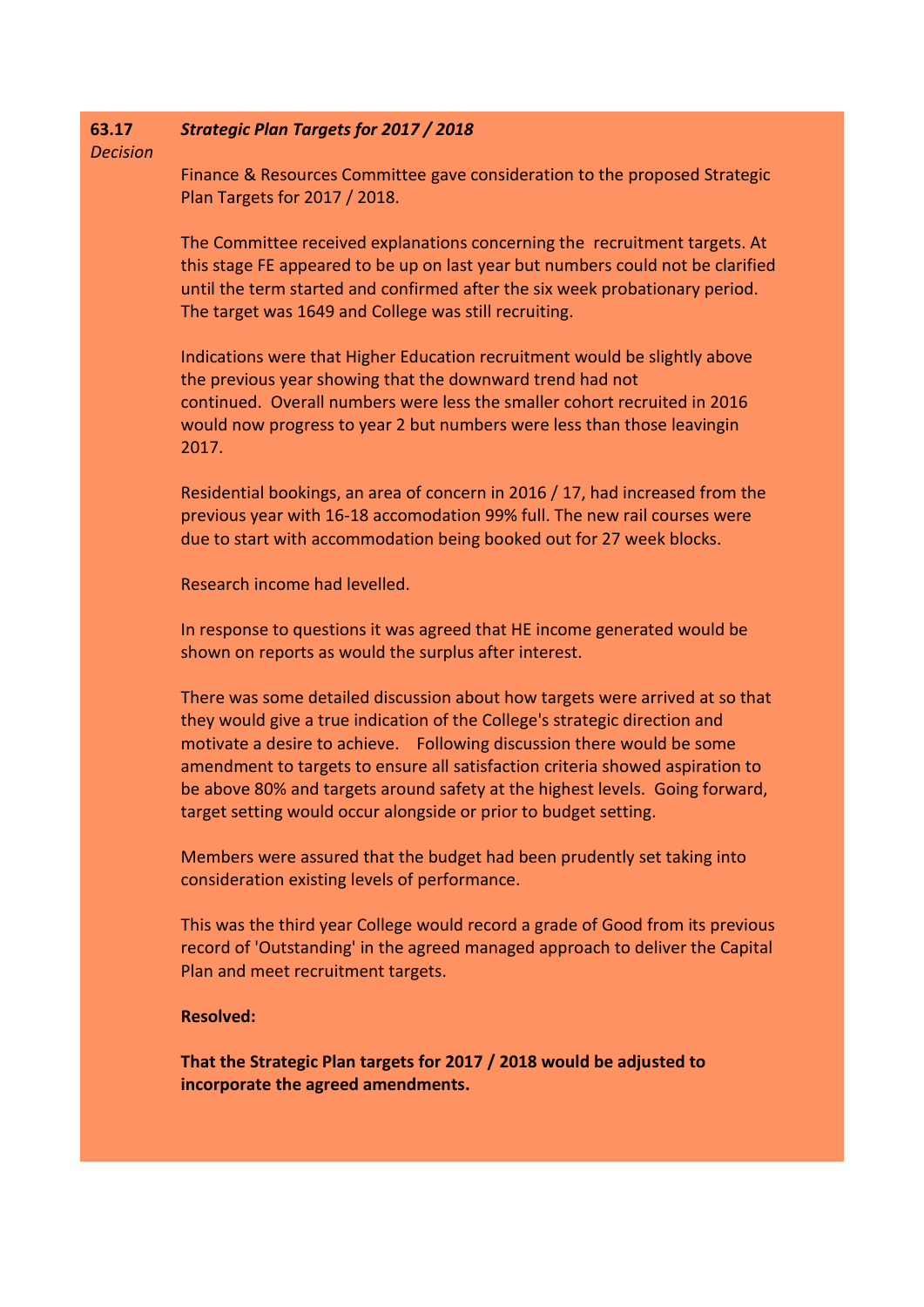### **64.17** *Financial Position Statement for the period ended 31 July 2017*

*Decision*

Consideration was given to the Financial Position Statement for the twelve months ended 31 July 2017.

The management accounts showed the College had generated a surplus of 645k which was below budget. The surplus as a percentage of income (Pre FRS102) was 2.4% which did mean a deficit would be recorded after adjustments to the accounts from the FRS 102 accounting charge. Income was down 2.8% on projections but ahead of last year.

As the surplus was below target a Reconciliation Report was tabled. Wrk was ongoing with final pre-audit work to be completed.

The balance sheet was healthy with the cash position remaining strong. Income from investments was below target due to continuing low interest rates.

No uncertainties leading to significant doubt over Myerscough being a 'Going Concern' had been identified.

Apprentice & Skills income was short of target though recruitment was strong. There had been staff recruitment challenges particularly in the south of England which had impacted on ability to deliver and delayed the enrolment of new apprentices.

Performance from the Farm was a concern.

The outcome provided a score of 'Good' for financial health.

After due consideration the Committee concluded that the accounts continued to show the College was in a sound financial position.

### **Resolved:**

**That the Financial Position Statement for the period ended 31 July 2017 be accepted and approved as submitted subject to final accounting adjustments.**

#### **65.17** *Myerscough Ventures Report to 31 July 2017*

*Decision*

Finance & Resources Committee gave consideration to the Myerscough Ventures Report for the twelve month period ending 31 July 2017.

The contribution excluding the Farm was £1,339,623. With inclusion of the Farm, the contribution dropped to £1,038,119.

The contributions to overheads was shown after the allocation of direct costs associated with the activity.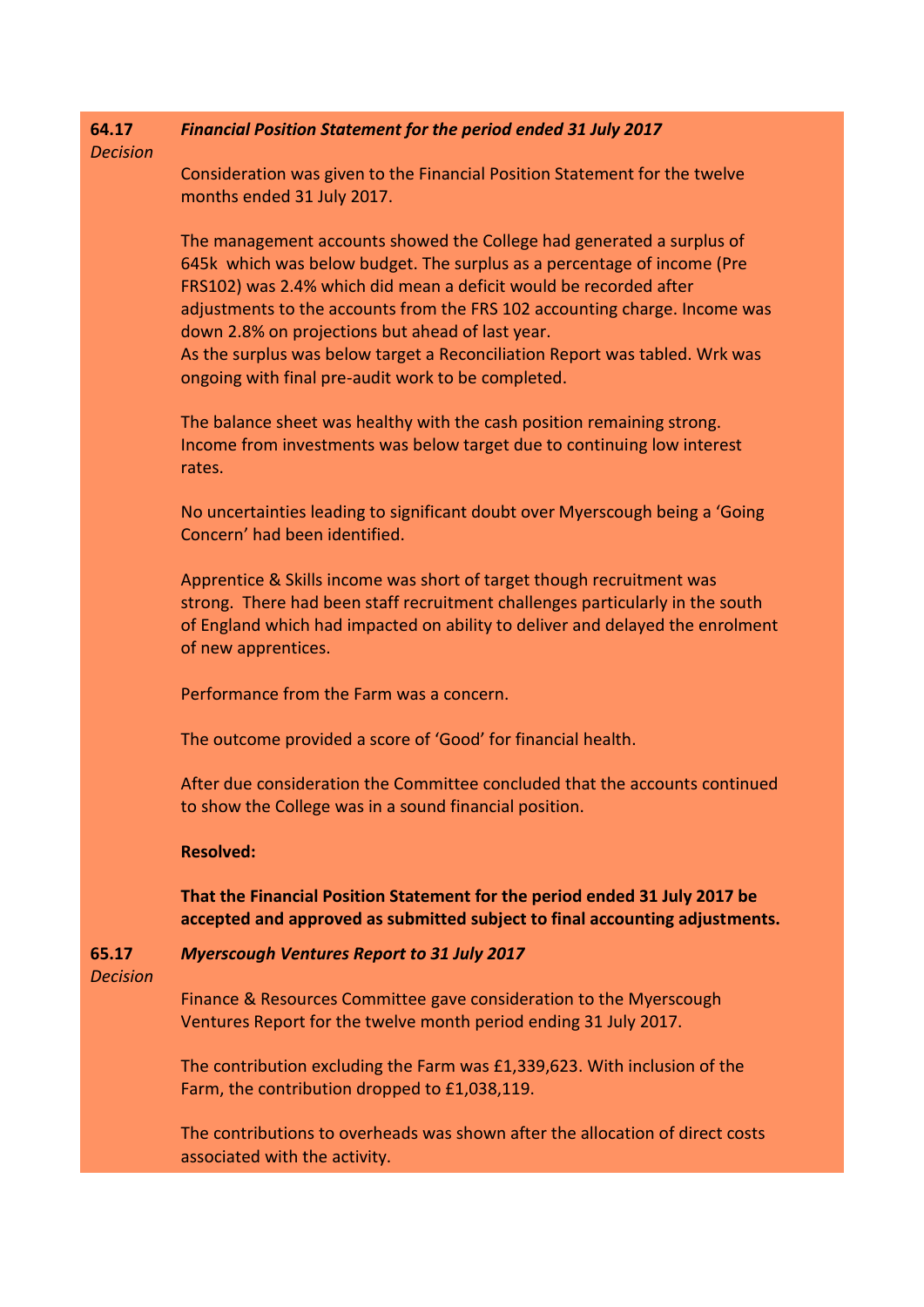All areas showed a positive contribution apart from the Farm, though incomes were below target apart from Golf & Sports Centre and Events

Finance & Resources Committee held an extended discussion on the Farm activities taking into account its operating model, role as a teaching resource and link to the new FFIT Centre (Food, Farming Innovation & Technology Centre). An upward trend in performance was essential for the coming year, the Committee expressed concern over the 2016 / 17 performance and would monitor this area over the coming year.

### **Resolved:**

**That the Financial Performance Report on Myerscough Ventures for the period ended 31 July 2017 be received.**

#### **66.17** *Capital Expenditure Report*

*Decision*

Finance & Resources Committee noted that projects were being delivered within agreed parameters and within time frames. There was 0.67% variance between the total 2016 / 2017 budget and the forecast outturn.

The Committee expressed satisfaction with the progress made on the projects.

**Resolved:**

## **That the Capital Expenditure Report to 31 July 2017 be received.**

### **67.17** *Statutory Risk Register*

### *Decision*

Members gave consideration to the financial elements of the Statutory Risk Register applicable to this Committee.

The Committee debated the risk scores linked to student recruitment and would revisit once the student intake had been confirmed.

**Resolved:**

### **That the Financial Risk Register be received.**

### **68.17** *Going Concern*

*Decision*

''Going Concern' is a fundamental accounting concept for the preparation of financial statements. Corporation was required to satisfy itself that it would be reasonable to prepare the College's financial statements on a 'Going Concern' basis.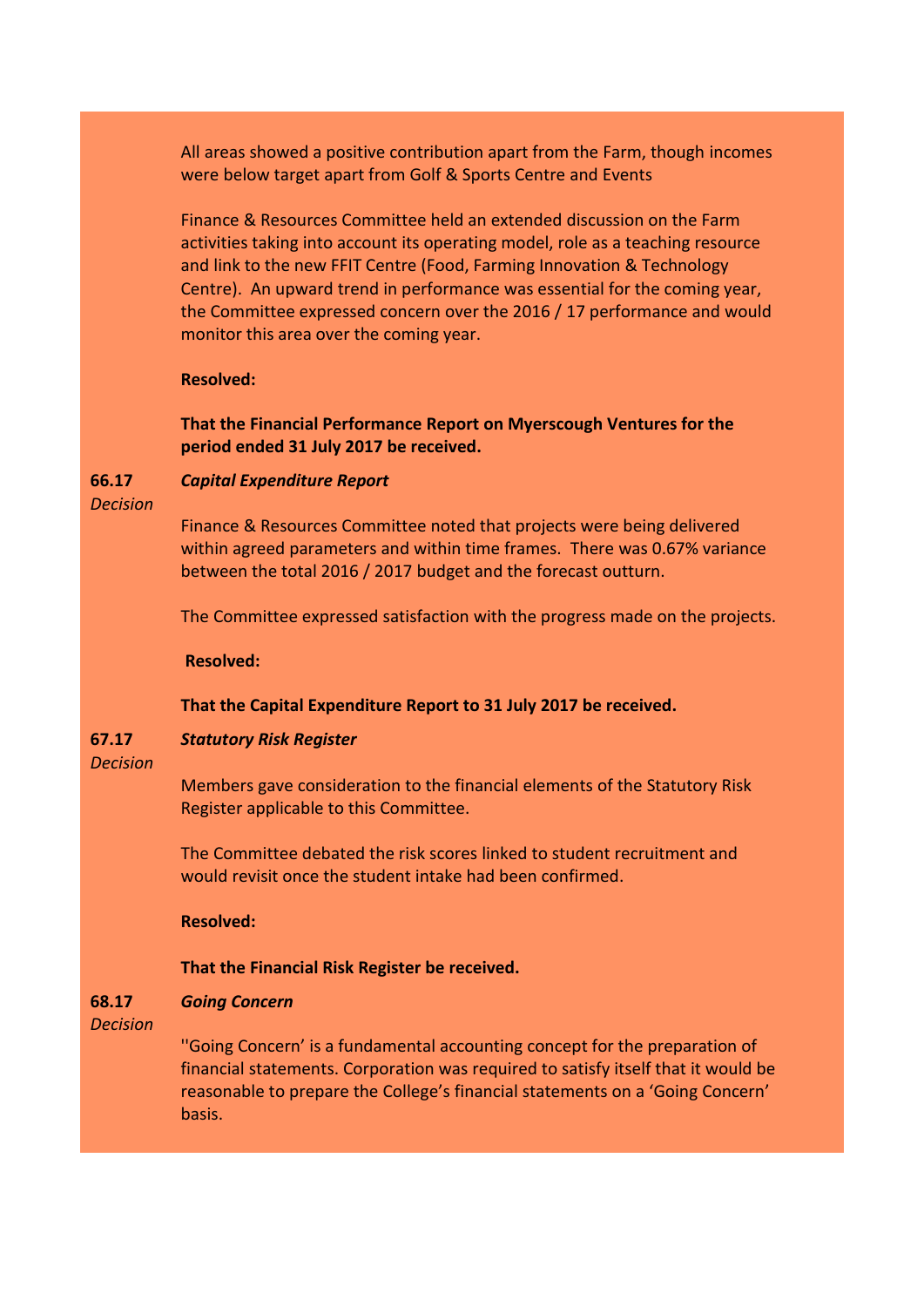Following consideration of the report the Committee concluded that no material uncertainties had been identified leading to significant doubt about 'Going Concern'. A statement to this effect would be included in the financial statements

## **Resolved:**

# **That Finance Committee recommended the assumption of 'Going Concern' in the preparation of the Colleges Financial Statements for 2016 / 2017.**

#### **69.17** *Trade Debt Levels*

*Decision*

Finance & Resources Committee gave consideration to the report on trade debt levels which were £100k higher than the previous year.

Members received clarification on advance billing, invoice dating and payment plans.

In response to questions it was confirmed examination certificates were not held back in cases where debt existed.

### **Resolved:**

## **That the Annual Trade Debt Levels Report be received.**

### **70.17** *Overseas Visits Annual Report for the Year Ended 31 July 2017*

*Decision*

Finance & Resources Committee gave consideration to the Overseas Visits Annual Report for the Year ended 31 July 2017.

The contributions from third parties resulted in a cost to the College of £4,481 for 21 overseas visits to the value of £145,249. The report indicated student participation.

Following due consideration Finance & Resources Committee agreed the overseas trips provided worthwhile opportunities and experiences for the students and for those involved in research and networking on an international level.

# **Resolved:**

**That the Overseas Visits Annual Report for the Year Ended 31 July 2017 be received**